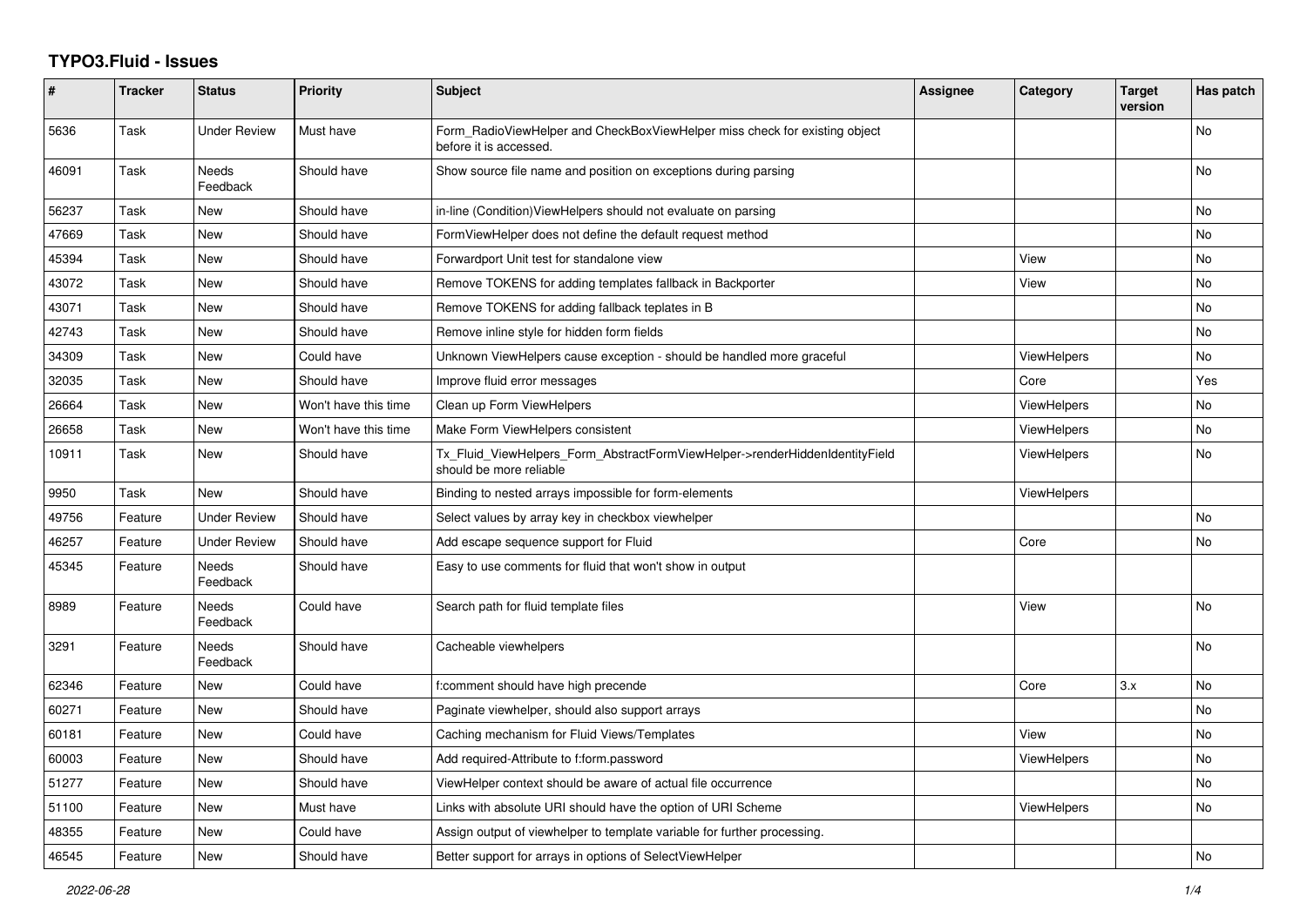| #     | <b>Tracker</b> | <b>Status</b>       | <b>Priority</b> | Subject                                                                               | <b>Assignee</b> | Category    | <b>Target</b><br>version | Has patch |
|-------|----------------|---------------------|-----------------|---------------------------------------------------------------------------------------|-----------------|-------------|--------------------------|-----------|
| 45153 | Feature        | New                 | Should have     | f:be.menus.actionMenuItem - Detection of the current select option is insufficient    |                 |             |                          | <b>No</b> |
| 42397 | Feature        | New                 | Should have     | Missing viewhelper for general links                                                  |                 |             |                          | No        |
| 40081 | Feature        | New                 | Should have     | Allow assigned variables as keys in arrays                                            |                 |             |                          | No        |
| 39936 | Feature        | New                 | Should have     | registerTagAttribute should handle default values                                     |                 | ViewHelpers |                          | No        |
| 38130 | Feature        | New                 | Should have     | Checkboxes and multiple select fields should have an assignable default value         |                 |             |                          | No        |
| 36559 | Feature        | New                 | Could have      | New widget progress bar                                                               |                 |             |                          | Yes       |
| 36410 | Feature        | New                 | Should have     | Allow templates to send arguments back to layout                                      |                 | ViewHelpers |                          | No        |
| 33215 | Feature        | New                 | Should have     | RFC: Dynamic values in ObjectAccess paths                                             |                 |             |                          | No        |
| 31955 | Feature        | New                 | Should have     | f:uri.widget                                                                          |                 | Widgets     |                          | No        |
| 30555 | Feature        | New                 | Could have      | Make TagBuilder more extensible                                                       |                 | Core        |                          | No        |
| 10472 | Feature        | New                 | Could have      | Fluid Standalone distribution                                                         |                 | Core        |                          | No        |
| 9514  | Feature        | New                 | Should have     | Support explicit Array Arguments for ViewHelpers                                      |                 |             |                          |           |
| 7608  | Feature        | New                 | Could have      | Configurable shorthand/object accessor delimiters                                     |                 | Core        |                          | Yes       |
| 4704  | Feature        | New                 | Should have     | Improve parsing exception messages                                                    |                 | Core        |                          |           |
| 1907  | Feature        | <b>New</b>          | Could have      | Default values for view helpers based on context                                      |                 | Core        |                          |           |
| 65424 | Bug            | <b>Under Review</b> | Should have     | SelectViewHelper must respect option(Value Label)Field for arrays                     |                 | ViewHelpers |                          | No        |
| 52536 | Bug            | <b>Under Review</b> | Should have     | Errorclass not set if no property-attribute set                                       |                 |             |                          |           |
| 50888 | Bug            | <b>Under Review</b> | Should have     | WSOD by changing name of section and if Fluid caches are generated                    |                 |             |                          | No        |
| 47006 | Bug            | <b>Under Review</b> | Should have     | widget identifier are not unique                                                      |                 |             |                          | No        |
| 44234 | Bug            | <b>Under Review</b> | Should have     | selectViewHelper's sorting does not respect locale collation                          |                 | ViewHelpers | 2.1                      | No        |
| 34682 | Bug            | <b>Under Review</b> | Should have     | Radio Button missing checked on validation error                                      |                 | ViewHelpers |                          | No        |
| 46289 | Bug            | Needs<br>Feedback   | Should have     | Enable Escaping Interceptor in XML request format                                     |                 | View        | 2.0.1                    | No        |
| 60856 | Bug            | New                 | Must have       | Target attribute not supported by the form viewhelper                                 |                 | ViewHelpers |                          | Yes       |
| 58983 | Bug            | New                 | Should have     | format.date does not respect linebreaks and throws exception                          |                 |             |                          | No        |
| 58921 | Bug            | New                 | Should have     | f:form.* VHs crash if NOT inside f:form but followed by f:form                        |                 |             |                          | No        |
| 57885 | Bug            | New                 | Must have       | Inputs are cleared from a second form if the first form produced a vallidation error  |                 |             |                          | No        |
| 54284 | Bug            | New                 | Should have     | Default Option for Switch/Case VH                                                     |                 | ViewHelpers |                          | No        |
| 52591 | Bug            | New                 | Should have     | The Pagination Widget broken for joined objects                                       |                 |             |                          | No        |
| 52419 | Bug            | New                 | Should have     | Wrong PHPDocs notation for default value inline f:translate viewhelper                |                 |             | 2.0                      | No        |
| 49600 | Bug            | New                 | Should have     | f:form tag shown as a HTML on frontend                                                |                 | ViewHelpers |                          | No        |
| 49038 | Bug            | New                 | Must have       | form.select does not select the first item if prependOptionValue is used              |                 |             |                          | No        |
| 45384 | Bug            | New                 | Must have       | Persisted entity object in widget-configuration cannot be deserialized (after reload) |                 | Widgets     | 2.0.1                    | No        |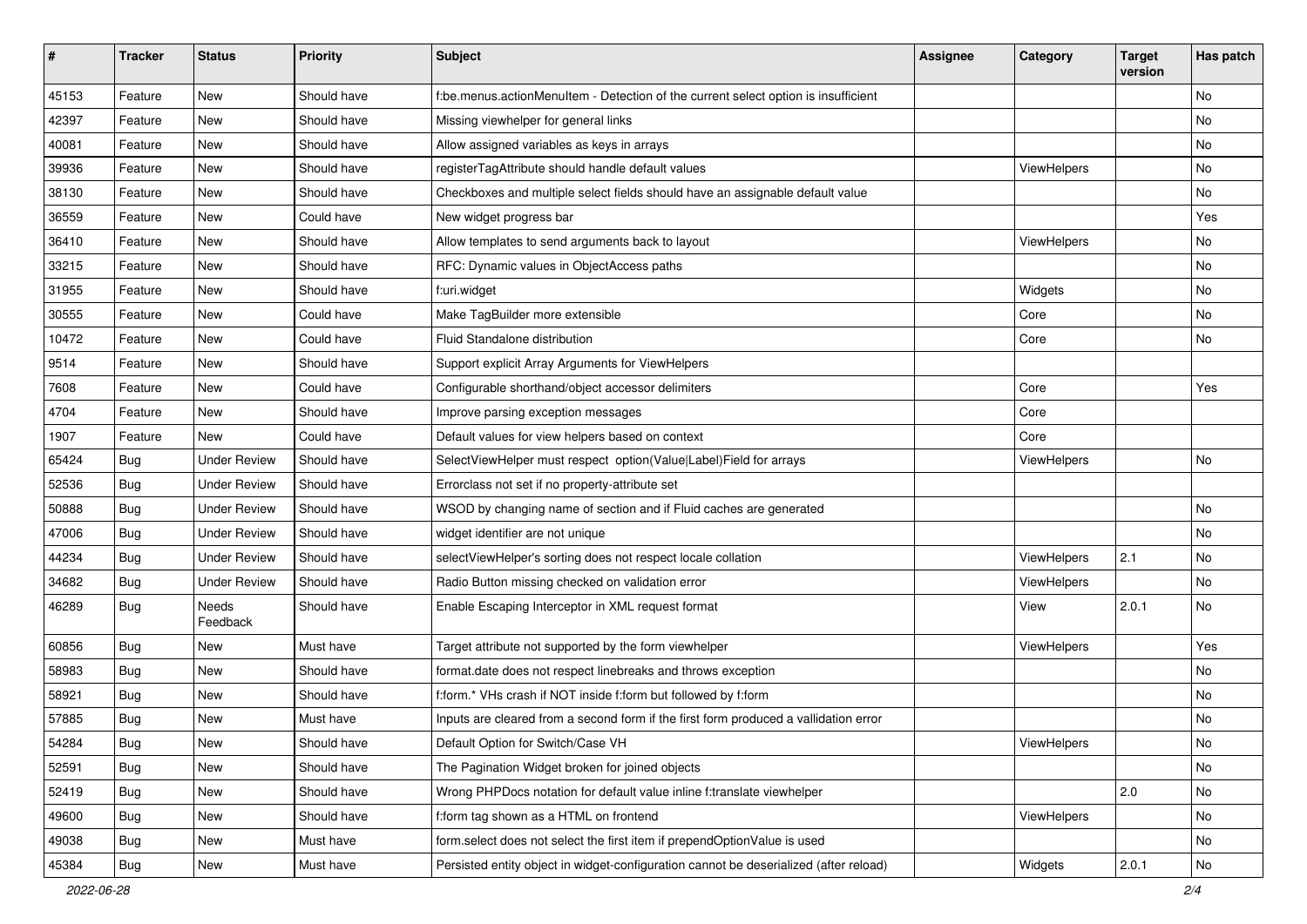| #     | <b>Tracker</b> | <b>Status</b>            | <b>Priority</b> | <b>Subject</b>                                                                                              | Assignee                    | Category           | <b>Target</b><br>version | Has patch |
|-------|----------------|--------------------------|-----------------|-------------------------------------------------------------------------------------------------------------|-----------------------------|--------------------|--------------------------|-----------|
| 40064 | Bug            | <b>New</b>               | Must have       | Multiselect is not getting persisted                                                                        |                             | ViewHelpers        |                          | No.       |
| 39990 | Bug            | New                      | Should have     | Same form twice in one template: hidden fields for empty values are only rendered<br>once                   |                             | Core               |                          | No        |
| 38369 | Bug            | <b>New</b>               | Must have       | Resource ViewHelpers should not fall back to request package                                                |                             | View               |                          | <b>No</b> |
| 37619 | Bug            | <b>New</b>               | Should have     | Fatal Error when using variable in name attribute of Section ViewHelper                                     |                             | ViewHelpers        |                          | No        |
| 36655 | Bug            | <b>New</b>               | Should have     | <b>Pagination Links</b>                                                                                     |                             | Widgets            |                          | No.       |
| 30937 | Bug            | <b>New</b>               | Should have     | CropViewHelper stringToTruncate can't be supplied so it can't be easily extended                            |                             | ViewHelpers        |                          | Yes       |
| 28554 | Bug            | <b>New</b>               | Should have     | (v4) implement feature flag to disable caching                                                              |                             |                    |                          | No        |
| 28553 | Bug            | <b>New</b>               | Should have     | improve XHProf test setup                                                                                   |                             |                    |                          | No        |
| 28552 | Bug            | New                      | Should have     | (v5) write ViewHelper test for compiled run; adjust functional test to do two passes<br>(uncached & cached) |                             |                    |                          | No        |
| 28550 | Bug            | <b>New</b>               | Should have     | (v4) make widgets cacheable, i.e. not implement childnodeaccess interface                                   |                             |                    |                          | No        |
| 28549 | Bug            | New                      | Should have     | make widgets cacheable, i.e. not implement childnodeaccess interface                                        |                             |                    |                          | No        |
| 27607 | Bug            | New                      | Must have       | Make Fluid comparisons work when first element is STRING, second is NULL.                                   |                             | Core               |                          | No        |
| 13045 | <b>Bug</b>     | New                      | Should have     | Entity decode of strings are different between if-conditions and output of variable                         |                             |                    |                          |           |
| 8648  | Bug            | <b>New</b>               | Should have     | format.crop ViewHelper should support all features of the crop stdWrap function                             |                             | <b>ViewHelpers</b> |                          | No        |
| 3481  | Bug            | New                      | Should have     | Use ViewHelperVariableContainer in PostParseFacet                                                           |                             | Core               |                          | No        |
| 54195 | Task           | <b>New</b>               | Should have     | Rename and move FormViewHelper's errorClass value, currently 'f3-form-error'                                | Adrian Föder                | ViewHelpers        |                          | No        |
| 51239 | <b>Bug</b>     | <b>Under Review</b>      | Must have       | AbstractViewHelper use incorrect method signature for "\$this->systemLogger->log()"                         | Adrian Föder                | Core               |                          | Yes       |
| 59057 | Bug            | <b>Under Review</b>      | Must have       | Hidden empty value fields shoud be disabled when related field is disabled                                  | <b>Bastian</b><br>Waidelich | <b>ViewHelpers</b> |                          | No        |
| 53806 | Bug            | <b>Under Review</b>      | Should have     | Paginate widget maximumNumberOfLinks rendering wrong number of links                                        | <b>Bastian</b><br>Waidelich | Widgets            |                          | No        |
| 58862 | Bug            | <b>Needs</b><br>Feedback | Should have     | FormViewHelper doesn't accept NULL as value for \$arguments                                                 | Bastian<br>Waidelich        | ViewHelpers        |                          | Yes       |
| 3725  | Feature        | <b>New</b>               | Could have      | <b>CSS Engine</b>                                                                                           | Christian Müller            | ViewHelpers        |                          | No        |
| 55008 | <b>Bug</b>     | <b>Under Review</b>      | Should have     | Interceptors should be used in Partials                                                                     | Christian Müller            |                    |                          | No        |
| 33628 | Bug            | Needs<br>Feedback        | Must have       | Multicheckboxes (multiselect) for Collections don't work                                                    | Christian Müller            | ViewHelpers        |                          | No        |
| 37095 | Feature        | New                      | Should have     | It should be possible to set a different template on a Fluid TemplateView inside an<br>action               | Christopher<br>Hlubek       |                    |                          | No        |
| 8491  | Task           | <b>Needs</b><br>Feedback | Should have     | link action and uri action differ in absolute argument                                                      | Karsten<br>Dambekalns       | ViewHelpers        |                          | No        |
| 43346 | Feature        | <b>Under Review</b>      | Should have     | Allow property mapping configuration via template                                                           | Karsten<br>Dambekalns       | ViewHelpers        | 2.1                      | No        |